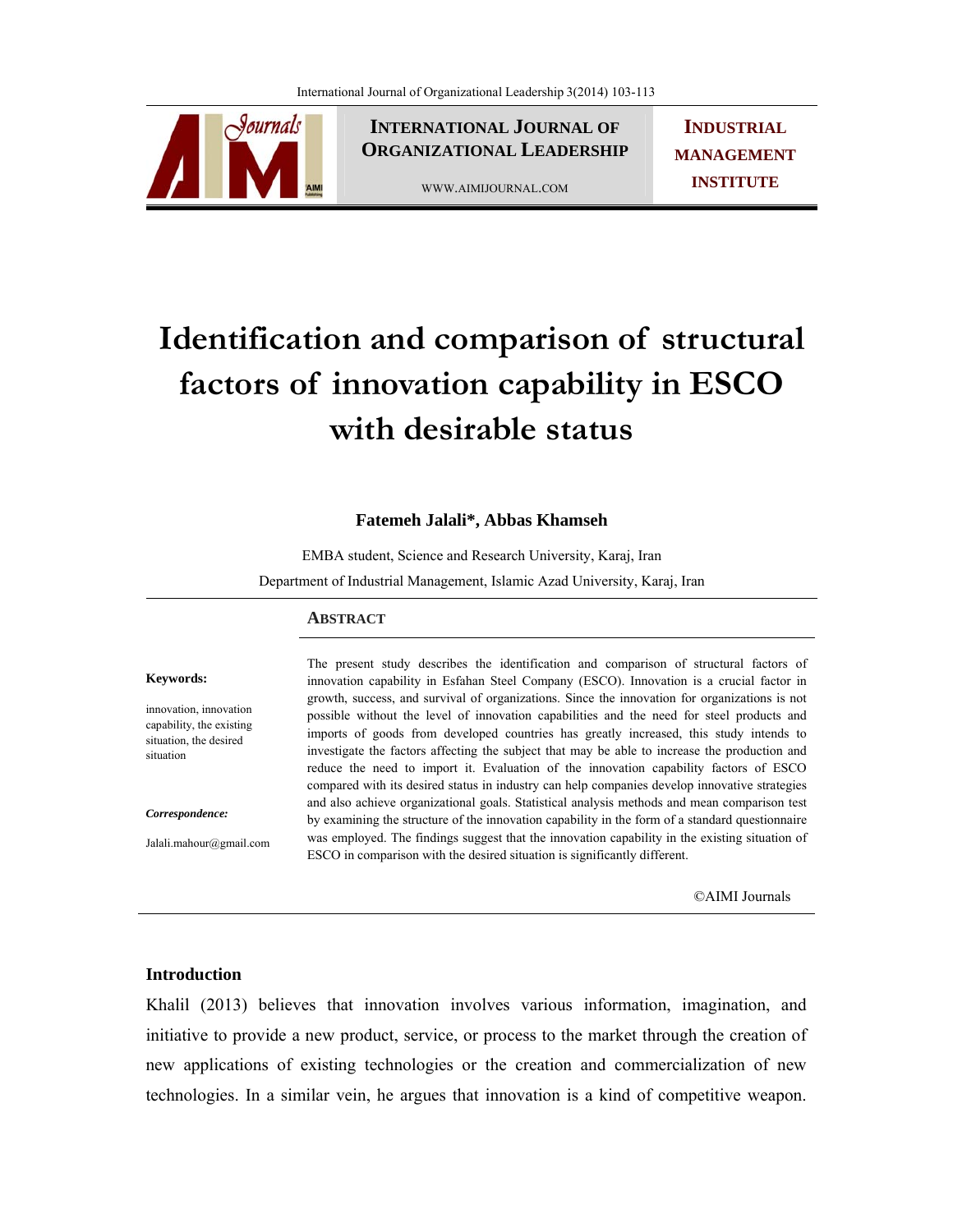Innovation capability is the ability to use the technology and scale of innovation in organizations, companies, and various agencies. Since innovation can be very large and complex, reviewing it in separate parts can result in better outcome. In this study, we investigated one of the innovation infrastructures including innovation capability and its indexes in the steel industry and specifically in ESCO.

### **Assessing Innovation Capability**

The process of globalization has influenced every aspect of competing, resulting in more competitions over resources and markets. Organizations compete for intangible assets such as human resources. It is evident that competition for the market by using supply of high quality products has increased. Simply put, innovation is the process of taking what is outdated, reviving it as a form of improvement, and renewing the organization's products or services in external environment. In fact, the innovation capability is a prerequisite for realization of innovation in enterprises. Assessing the innovation capability provides unique opportunity to analyze the situation, the potential of each firm, and comparison with the competitors for making strategic decisions.

 In assessment, as a literal means to determine the value of something, there is an agreement that assessment does analyze the efficiency and cost of the project after its implementation. If assessment is performed within the scope of the implementation plan, its aims will be improvement and management of the programs or decision making to continue, extend, or revise the plan. Assessment also means the realization of the value and cost of things. Innovation capability and its assessment can help us find the place of our organization in different environmental conditions and today's complex market.

 Since the innovation capability refers to the ability of domestic firms for industrial innovation systematically and follows it to achieve or increase a competitive advantage, innovation capability assessment might play a key role in the growth and survival of organizations. Accordingly, many of the rapid changes occurring in the economic systems are now understood by assessing new technologies and innovations (Kroll & Schiller, 2010).

 Nowadays, scientific and industrial communities have come to the conclusion that organizations with a focus on innovation, fostering, promoting innovation and innovative activities within their own, can maintain their long-term honors in competitive field. Also, they can be known as the main aspects and means of transforming an idea into an opportunity to solve the problems ahead (Saunila, Ukko, & Rantanen, 2014).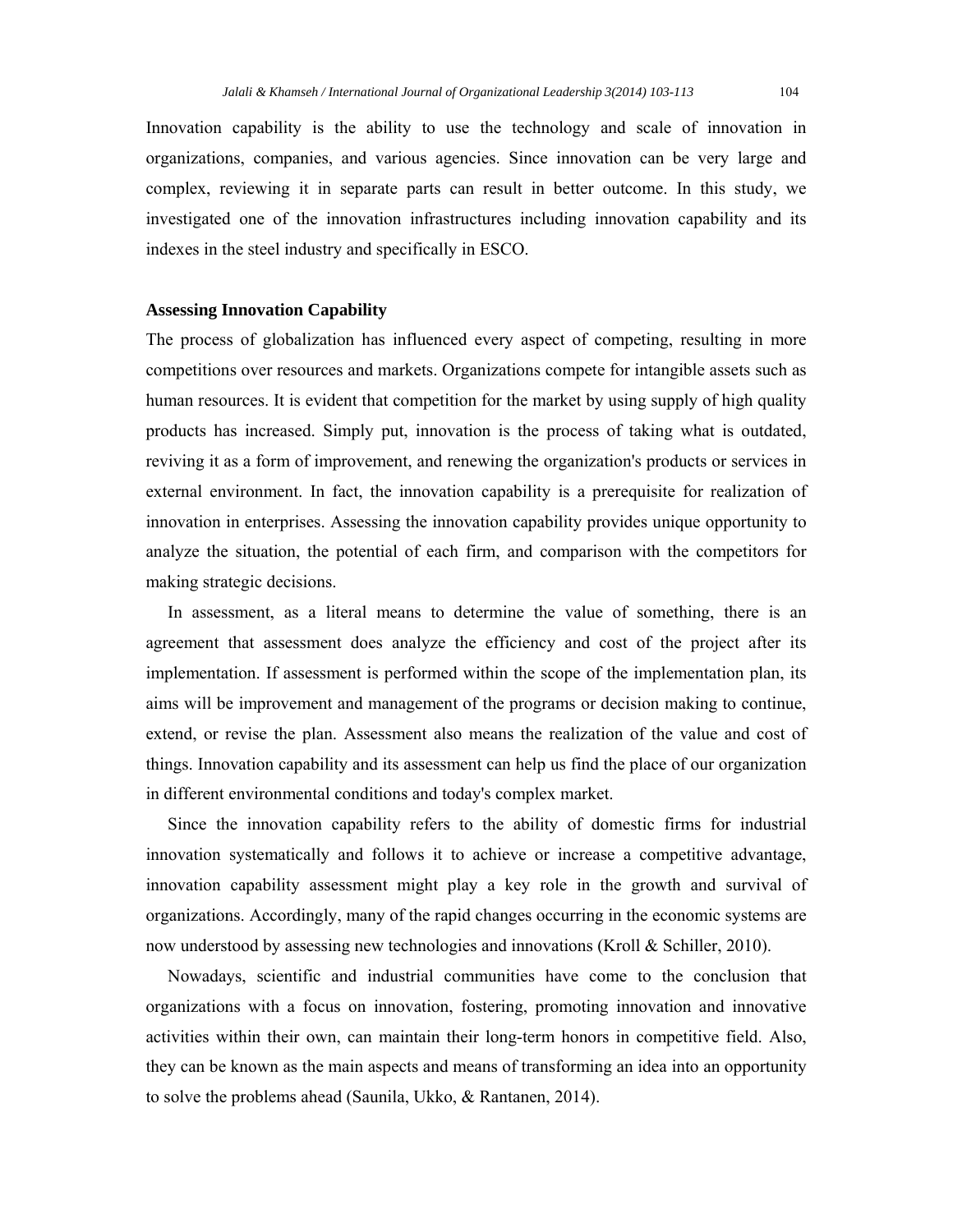In the past centuries, Iranians discovered how to obtain iron and steel. Also, in the last three centuries, the speed of the development in technology and in steel production in industrialized countries has increased, so we have more demand for steel products.

 As shown by the vision and plans of the industry, market, and companies, it seems that we need more and more company products and also we are in need of upgrading the technology used in industry. So, innovation, as an essential factor, can be taken into account in this sector. Besides, the innovation capability refers to ability of domestic firms for industrial innovation systematically and follows it to achieve or increase a competitive advantage, and according to the explanation given and evaluation of innovation capability in organization, the ability is considered as a core of strategy of innovation and technology. Therefore, investigating this topic and discovering the strengths and weaknesses of the organization in this case can be very helpful in management decisions related to the topic.

### **Literature Review**

Tidd and Bessant (2009) argues that innovation is more than just good ideas; it is the process of nurturing ideas and changing them to practical forms which could be used to take advantage of them. He believes that although different words are used in the definitions of innovation, but they all emphasized the need for completing the development and exploitation of new knowledge. Potential of a firm's innovative activities have called "innovation capability", including new products and services, processes or procedures, and new ideas about the organization (Arasti, Karamipour, & Quraishi, 2009). Understanding the innovation capability and assessing its productive and affecting factors in organization can be used in the development and exploitation of existing and available knowledge and technology and then develop the appropriate strategy. Based on the studies conducted to date, the following table is extracted which can be used for recognizing the productive factors of innovation capability.

Table 1 *Literature Review* 

| Luerature Review  |                                                         |                                                  |
|-------------------|---------------------------------------------------------|--------------------------------------------------|
| <b>Dimensions</b> | <b>Studies</b>                                          | Indexes                                          |
|                   | Khalil (2000)                                           | Personal knowledge                               |
|                   | Roman, Gamero, & Tamayo (2011), Forsman (2011)          |                                                  |
|                   | Kroll and Schiller (2010), Akman and Yilmaz (2008)      |                                                  |
|                   | Yang (2012), Roman, Gamero, & Tamayo (2011)             | Personal talent                                  |
| Individual        | Hull and Covin (2010), Kroll and Schiller (2010)        |                                                  |
|                   | Nematolahi (2011), Roman, Gamero, & Tamayo (2011)       | Ability and effort for innovative ideas          |
|                   | Hull & Covin (2010), Akman & Yilmaz (2008),             |                                                  |
|                   | Kroll $&$ Schiller (2010)                               | Staff Information of the status of innovation in |
|                   |                                                         | organizations                                    |
|                   | Roman, Gamero, & Tamayo (2011), Forsman (2011), Akman & | <b>Education Level</b>                           |
|                   | Yilmaz (2008)                                           |                                                  |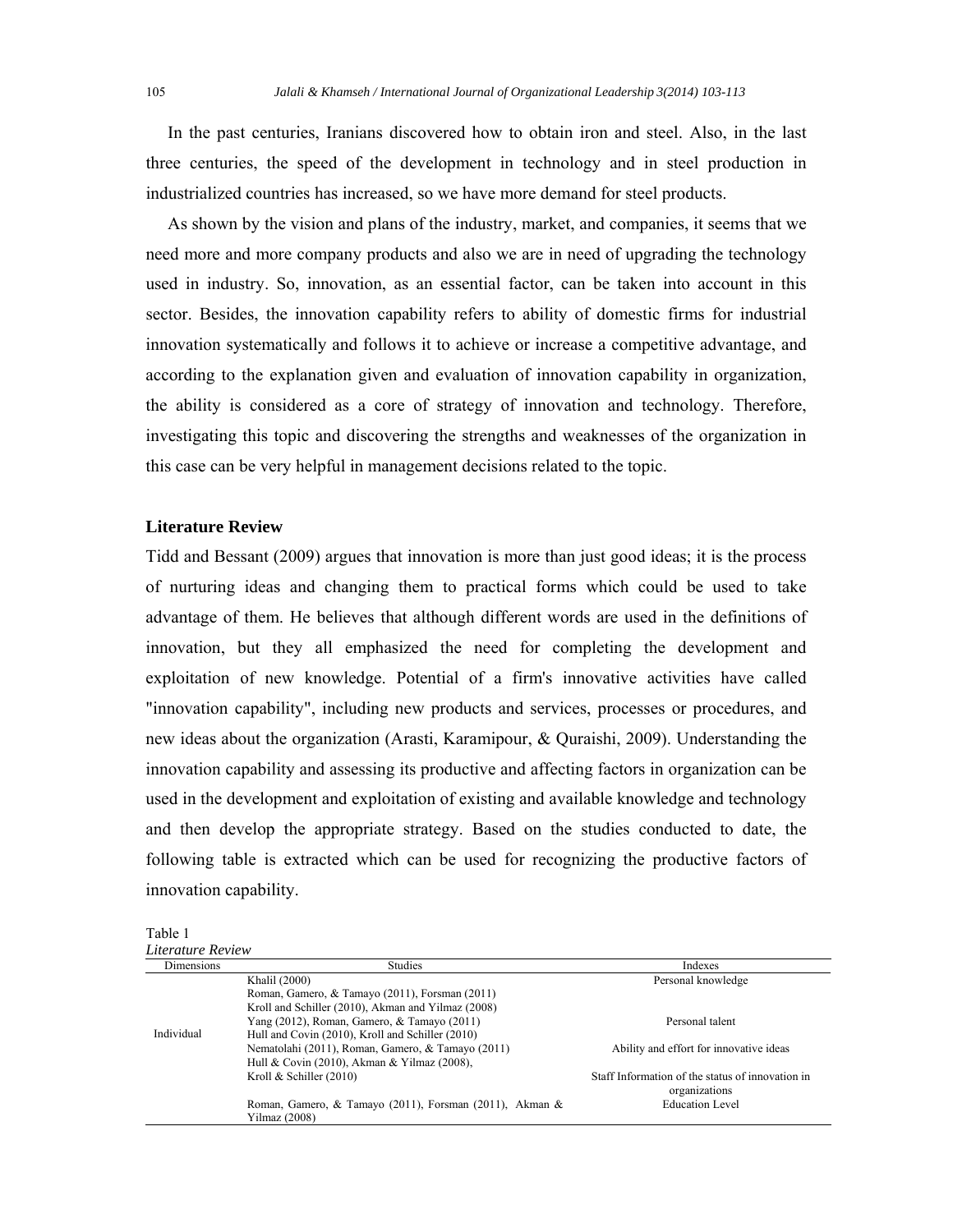| Team           | Bertland (2009)                                                                                                                                                                                                     | Communication between colleagues in team<br>Communication between the teams<br>Conformity of people in a team                                        |
|----------------|---------------------------------------------------------------------------------------------------------------------------------------------------------------------------------------------------------------------|------------------------------------------------------------------------------------------------------------------------------------------------------|
|                | Yeşil (2013), Roman, Gamero, & Tamayo (2011)<br>Yang $(2012)$<br>Yang (2012)                                                                                                                                        | The orientation towards innovation strategies<br>Promotion and reward systems<br>Punishment systems                                                  |
|                | Bertland (2009), Akman & Yilmaz (2008),<br>Nematolahi (2011), Bertland (2009)<br>Akman & Yilmaz (2008)<br>Yeşil (2013), Forsman (2011)                                                                              | Leadership and performance of managers<br>The support of innovators<br>Speed of managers in the process of innovation<br>Dependence on other sources |
|                | Nematolahi (2011)<br>Roman, Gamero, & Tamayo (2011)<br>Roman, Gamero, & Tamayo (2011)<br>Yeşil (2013), Yang (2012)                                                                                                  | Organizational structure<br>Organizational goals<br>Learning                                                                                         |
| Organizational | Roman, Gamero, & Tamayo (2011), Hull & Covin (2010)<br>Yeşil (2013), Pakzad and Tabatabaeian (2005)<br>Yeşil (2013), Nematolahi (2011)<br>Pakzad and Tabatabaeian (2005), Kroll & Schiller (2010),                  | Internal R&D spending and their nature<br>R&D budget                                                                                                 |
|                | Elmquist (2009)<br>Bertland (2009)<br>Nematolahi (2011)<br>Roman, Gamero, & Tamayo (2011)<br>Roman, Gamero, & Tamayo (2011)<br>Nematolahi (2011), Roman, Gamero, & Tamayo (2011)<br>Forsman (2011), Bertland (2009) | Rules and regulations<br>Organizational culture<br>Growth and maturity of organization<br>Resource                                                   |
|                | Roman, Gamero, & Tamayo (2011)<br>Arasti, Karamipour, & Quraishi (2009)                                                                                                                                             | Knowledge management<br>Individual and team performance evaluation<br>systems                                                                        |
|                | Arasti, Karamipour, & Quraishi (2009)<br>Yeşil (2013)<br>Shekarchizadeh (2011)                                                                                                                                      | System performance evaluation based on goals<br>Creativity in methods of operation                                                                   |
|                | Yeşil (2013), Forsman (2011)                                                                                                                                                                                        | Number of patents                                                                                                                                    |
|                | Nematolahi (2011), Bertland (2009)                                                                                                                                                                                  | Time allocated for innovative ideas<br>Resources allocated to the process of innovation                                                              |
| National       | Shekarchizadeh (2011)<br>Nematolahi (2011)<br>Shekarchizadeh (2011)<br>Shekarchizadeh (2011), Bertland (2009), Akman and Yilmaz                                                                                     | National standards<br>Public laws and regulations protecting<br>Customer affect                                                                      |
|                | (2008)<br>Shekarchizadeh (2011)                                                                                                                                                                                     | Supplier affect                                                                                                                                      |
|                | Bertland (2009), Akman and Yilmaz (2008),<br>Shekarchizadeh (2011)                                                                                                                                                  | Cooperation with other companies                                                                                                                     |
|                | Bertland (2009), Akaman and Yilmaz (2008)                                                                                                                                                                           |                                                                                                                                                      |
|                | Shekarchizadeh (2011), Bertland (2009)<br>Shekarchizadeh (2011), Bertland (2009)                                                                                                                                    | Economic conditions in the community<br>Political conditions in the community                                                                        |
|                | Forsman (2011), Bertland (2009)<br>Pakzad and Tabatabaeian (2005)                                                                                                                                                   | Using the previous knowledge and experience                                                                                                          |

 According to the studies to date, structural determinants of innovation capability and index for each of them were obtained. The validity of the obtained structure through the use of exploratory factor analysis was determined. Then, the associated conceptual model was approved. In sum, this study is an attempt to evaluate the factors and criteria in the relevant company.

# **Research Question and Hypotheses**

The following research question guided this study:

At which level is each of innovation capability factors located?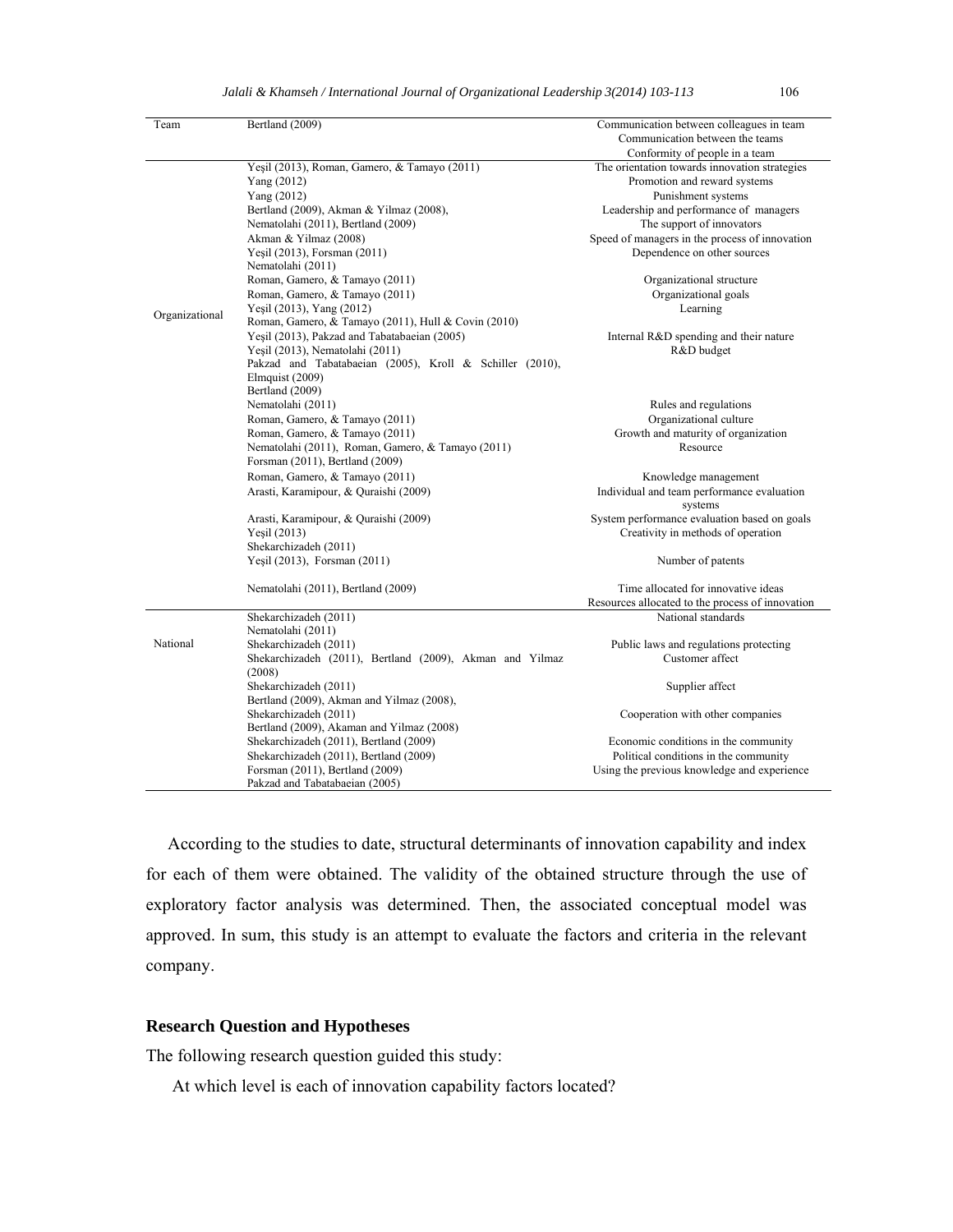Also, the following research hypotheses were postulated:

H0: Each factor of innovation capabilities in ESCO is in desirable level.

 $H<sub>1</sub>$ : Each factor of innovation capabilities in ESCO is not in desirable level.

However, the gap between existing and desired status was investigated by the following hypothesis.

$$
\begin{cases}\nH_0: \ \mu_{existing} = \mu_{desired} \\
H_1: \ \mu_{existing} \neq \mu_{desired}\n\end{cases}
$$

Table 2 contains the results of the comparison test between the two statuses. (t-test)

 Table 2 *Paired t-test Analysis of Innovation Capability*

| Tunea riest Analysis of Innovation Capability |                     |                                                  |          |        |                       |                              |                          |         |                                                 |
|-----------------------------------------------|---------------------|--------------------------------------------------|----------|--------|-----------------------|------------------------------|--------------------------|---------|-------------------------------------------------|
|                                               |                     | Levene's<br>Test for<br>Equality of<br>Variances |          |        |                       | t-test for Equality of Means |                          |         |                                                 |
|                                               |                     |                                                  |          |        |                       |                              |                          |         | 95% Confidence<br>Interval of the<br>Difference |
|                                               | $\blacksquare$<br>F | Sig.                                             | t        | df     | $Sig. (2-$<br>tailed) | Mean<br>Difference           | Std. Error<br>Difference | Lower   | Upper                                           |
| Equal variances<br>assumed                    | 8.99                | .00.                                             | $-15.32$ | 492    | .00                   | $-2.05$                      | .13                      | $-2.31$ | $-1.78$                                         |
| Equal variances not<br>assumed                |                     |                                                  | $-15.32$ | 477.05 | .00                   | $-2.05$                      | .13                      | $-2.31$ | $-1.78$                                         |

 Therefore, it can be argued that the innovation capability has a significant difference in the existing situation to desired situation. Due to the lower limit (-2.31) and upper limit (-1.78) it can be argued that the existing situation is unfavorable.

 To this end, this study evaluates the existing status of innovation capability's factor with desired to find the gap between them. The results of the comparison test between two statuses are shown in Table 3. At first, we examined the equality of two population variances.

Table 3

*Comparative Analysis of Innovation Capability Indexes*

|    |                                | Levene's Test for<br>Equality of<br>Variances |      |         |        |                    | t-test for Equality of Means |                          |                                                 |         |
|----|--------------------------------|-----------------------------------------------|------|---------|--------|--------------------|------------------------------|--------------------------|-------------------------------------------------|---------|
|    |                                | F                                             | Sig. | t       | df     | Sig.<br>(2-tailed) | Mean<br>Difference           | Std. Error<br>Difference | 95% Confidence<br>Interval of the<br>Difference |         |
|    |                                |                                               |      |         |        |                    |                              |                          | Lower                                           | Upper   |
| x1 | Equal variances<br>assumed     | 14.27                                         | .000 | $-8.03$ | 484    | .000               | $-1.38$                      | .17                      | $-1.72$                                         | $-1.04$ |
|    | Equal variances<br>not assumed |                                               |      | $-8.06$ | 460.90 | .000               | $-1.38$                      | .17                      | $-1.72$                                         | $-1.04$ |
| x2 | Equal variances<br>assumed     | 27.59                                         | .000 | $-8.16$ | 491    | .000               | $-1.50$                      | .18                      | $-1.86$                                         | $-1.14$ |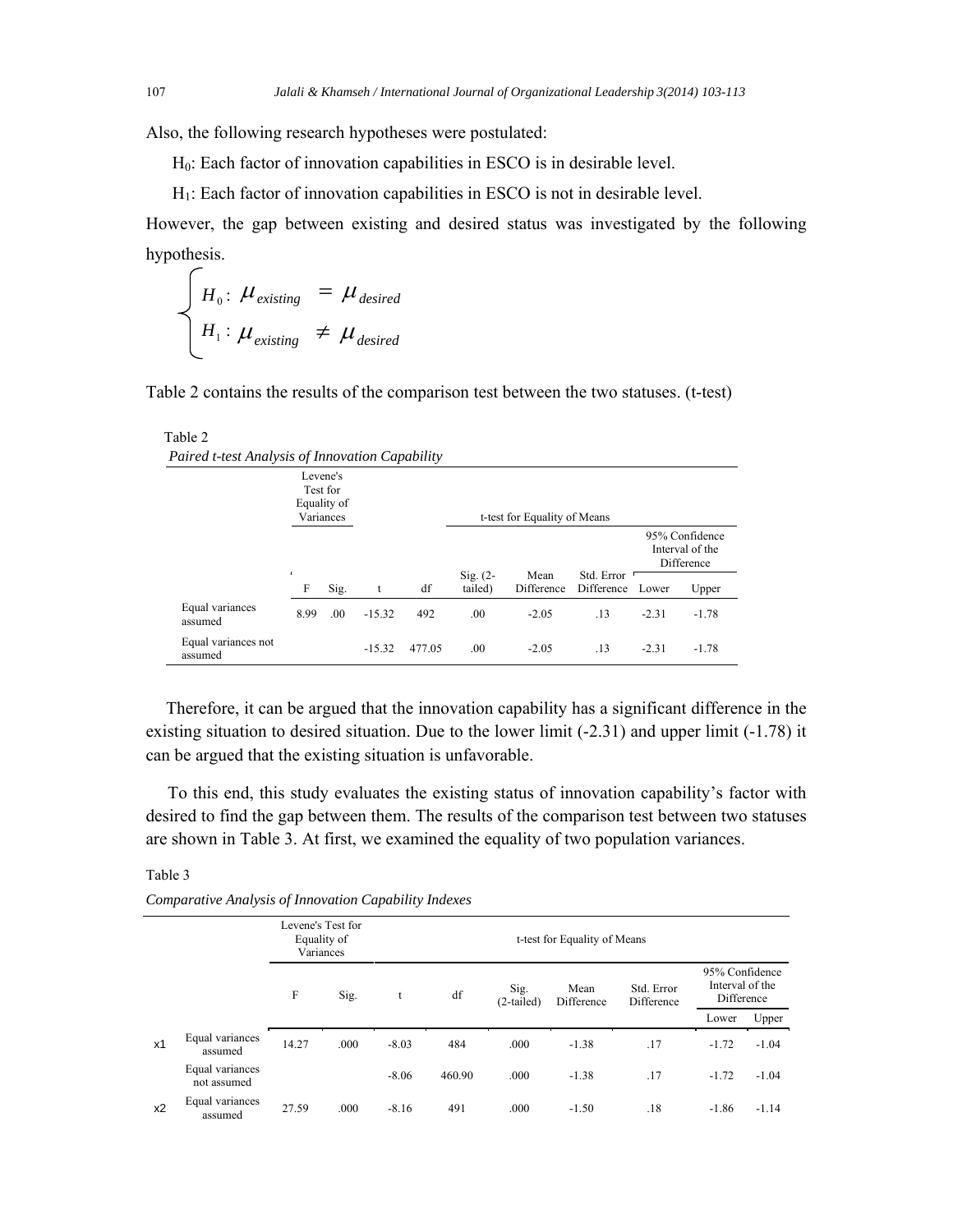|                |                                | Levene's Test for<br>Equality of<br>Variances |      | t-test for Equality of Means |         |                      |                    |                          |                                                 |         |
|----------------|--------------------------------|-----------------------------------------------|------|------------------------------|---------|----------------------|--------------------|--------------------------|-------------------------------------------------|---------|
|                |                                | $\boldsymbol{F}$                              | Sig. | $\mathbf t$                  | df      | Sig.<br>$(2-tailed)$ | Mean<br>Difference | Std. Error<br>Difference | 95% Confidence<br>Interval of the<br>Difference |         |
|                |                                |                                               |      |                              |         |                      |                    |                          | Lower                                           | Upper   |
|                | Equal variances<br>not assumed |                                               |      | $-8.17$                      | 452.81  | .000                 | $-1.50$            | .18                      | $-1.86$                                         | $-1.14$ |
| x3             | Equal variances<br>assumed     | 17.00                                         | .000 | $-9.27$                      | 490     | .000                 | $-1.75$            | .18                      | $-2.12$                                         | $-1.38$ |
|                | Equal variances<br>not assumed |                                               |      | $-9.28$                      | 465     | .000                 | $-1.75$            | .18                      | $-2.12$                                         | $-1.38$ |
| x4             | Equal variances<br>assumed     | 19.66                                         | .000 | $-4.35$                      | 491     | .000                 | $-0.77$            | .17                      | $-1.13$                                         | $-42$   |
|                | Equal variances<br>not assumed |                                               |      | $-4.36$                      | 4.38    | .000                 | $-0.77$            | .17                      | $-1.13$                                         | $-42$   |
| x <sub>5</sub> | Equal variances<br>assumed     | 8.10                                          | .005 | $-5.74$                      | 485     | .000                 | $-1.09$            | .19                      | $-1.47$                                         | $-72$   |
|                | Equal variances<br>not assumed |                                               |      | $-5.76$                      | 473.79  | .000                 | $-1.09$            | .19                      | $-1.47$                                         | $-72$   |
| x6             | Equal variances<br>assumed     | 14.23                                         | .000 | $-10.66$                     | 488     | .000                 | $-2.16$            | .20                      | $-2.56$                                         | $-1.76$ |
|                | Equal variances<br>not assumed |                                               |      | $-10.67$                     | 469.14  | .000                 | $-2.16$            | .20                      | $-2.56$                                         | $-1.76$ |
| x7             | Equal variances<br>assumed     | 4.70                                          | .031 | 3.30                         | 488     | .001                 | .82                | .24                      | .33                                             | 1.31    |
|                | Equal variances<br>not assumed |                                               |      | 3.30                         | 478.03  | .001                 | .82                | .24                      | .33                                             | 1.31    |
| х8             | Equal variances<br>assumed     | .35                                           | .551 | $-8.83$                      | 489     | .000                 | $-1.77$            | .20                      | $-2.17$                                         | $-1.38$ |
|                | Equal variances<br>not assumed |                                               |      | $-8.83$                      | 487.98  | .000                 | $-1.77$            | .20                      | $-2.16$                                         | $-1.38$ |
| x9             | Equal variances<br>assumed     | 3.04                                          | .081 | $-8.56$                      | 489     | .000                 | $-1.59$            | .18                      | $-1.95$                                         | $-1.22$ |
|                | Equal variances<br>not assumed |                                               |      | $-8.56$                      | 483.55  | .000                 | $-1.59$            | .18                      | $-1.95$                                         | $-1.22$ |
| x10            | Equal variances<br>assumed     | 15.72                                         | .000 | $-7.51$                      | 491     | .000                 | $-1.29$            | .17                      | $-1.62$                                         | $-95$   |
|                | Equal variances<br>not assumed |                                               |      | $-7.51$                      | 459.901 | .000                 | $-1.29$            | .17                      | $-1.62$                                         | -.95    |
| x11            | Equal variances<br>assumed     | 2.71                                          | .100 | $-7.02$                      | 492     | .000                 | $-1.28$            | .18                      | $-1.64$                                         | $-92$   |
|                | Equal variances<br>not assumed |                                               |      | $-7.02$                      | 486.30  | $.000\,$             | $-1.28$            | .18                      | $-1.64$                                         | $-.92$  |
| x12            | Equal variances<br>assumed     | 22.26                                         | .000 | $-9.25$                      | 490     | .000                 | $-1.78$            | .19                      | $-2.16$                                         | $-1.40$ |
|                | Equal variances<br>not assumed |                                               |      | $-9.26$                      | 462.78  | .000                 | $-1.78$            | .19                      | $-2.16$                                         | $-1.40$ |
| x13            | Equal variances<br>assumed     | 13.60                                         | .000 | $-13.44$                     | 488     | .000                 | $-2.75$            | .20                      | $-3.16$                                         | $-2.35$ |
|                | Equal variances<br>not assumed |                                               |      | $-13.46$                     | 477.30  | .000                 | $-2.75$            | .20                      | $-3.16$                                         | $-2.35$ |
|                | x14 Equal variances<br>assumed | 33.29                                         | .000 | $-14.04$                     | 487     | .000                 | $-2.89$            | .20                      | $-3.29$                                         | $-2.48$ |
|                | Equal variances<br>not assumed |                                               |      | $-14.07$                     | 463.88  | .000                 | $-2.89$            | .20                      | $-3.29$                                         | $-2.48$ |
|                | x15 Equal variances<br>assumed | 11.92                                         | .001 | $-12.36$                     | 489     | .000                 | $-2.54$            | .20                      | $-2.95$                                         | $-2.14$ |

# *Comparative Analysis of Innovation Capability Indexes*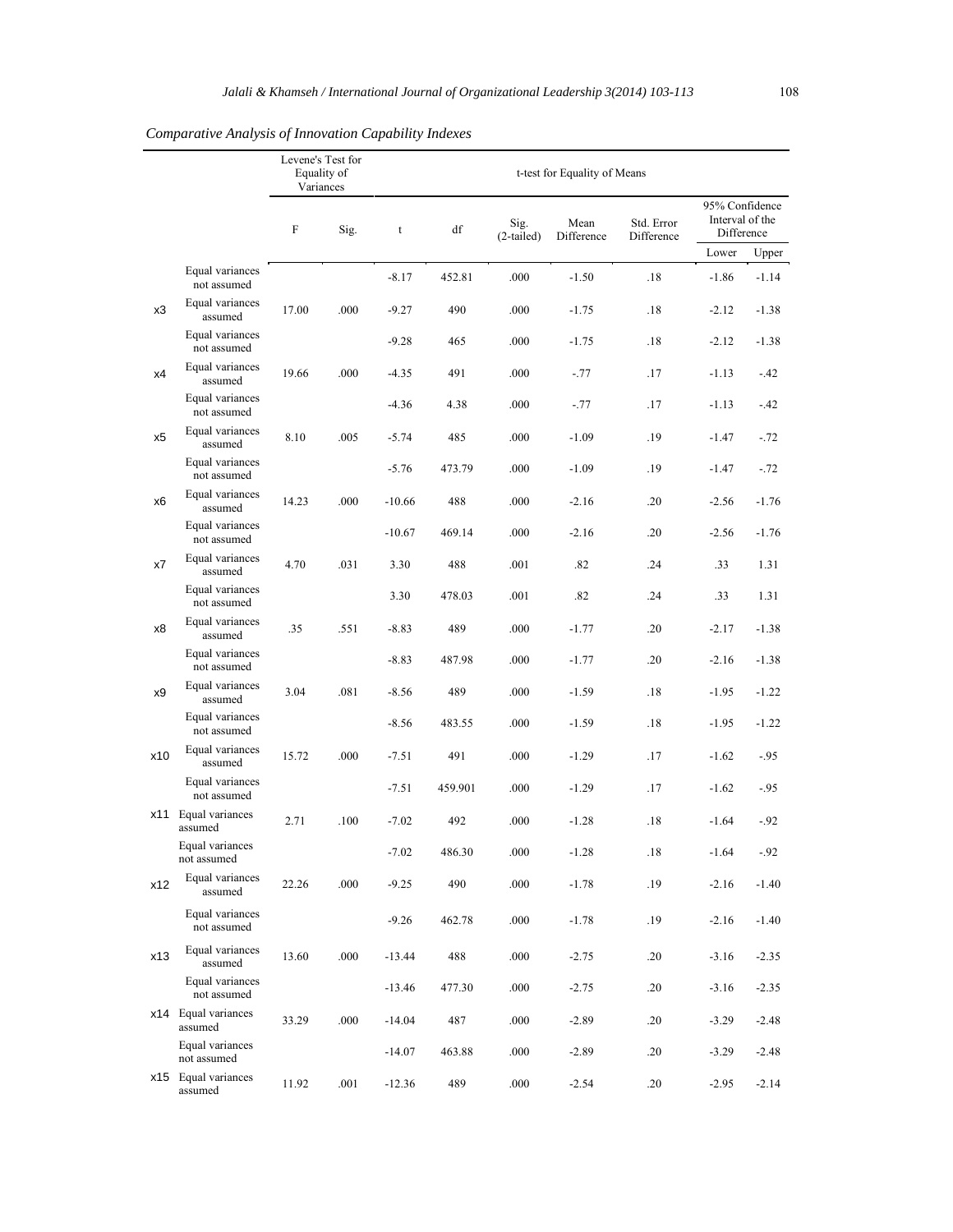|     |                                | Levene's Test for<br>Variances | Equality of |             |        |                      | t-test for Equality of Means |                          |                                                 |         |
|-----|--------------------------------|--------------------------------|-------------|-------------|--------|----------------------|------------------------------|--------------------------|-------------------------------------------------|---------|
|     |                                | $\boldsymbol{\mathrm{F}}$      | Sig.        | $\mathbf t$ | df     | Sig.<br>$(2-tailed)$ | Mean<br>Difference           | Std. Error<br>Difference | 95% Confidence<br>Interval of the<br>Difference |         |
|     |                                |                                |             |             |        |                      |                              |                          | Lower                                           | Upper   |
|     | Equal variances<br>not assumed |                                |             | $-12.37$    | 480.18 | .000                 | $-2.54$                      | .20                      | $-2.95$                                         | $-2.14$ |
| x16 | Equal variances<br>assumed     | 8.23                           | .004        | $-8.37$     | 487    | .000                 | $-1.52$                      | .18                      | $-1.87$                                         | $-1.16$ |
|     | Equal variances<br>not assumed |                                |             | $-8.39$     | 468.45 | .000                 | $-1.52$                      | .18                      | $-1.87$                                         | $-1.16$ |
| x17 | Equal variances<br>assumed     | .31                            | .577        | $-4.56$     | 490    | .000                 | $-85$                        | .18                      | $-1.21$                                         | $-48$   |
|     | Equal variances<br>not assumed |                                |             | $-4.56$     | 488.10 | .000                 | $-.85$                       | .18                      | $-1.21$                                         | $-.48$  |
|     | x18 Equal variances<br>assumed | 3.22                           | .073        | $-7.17$     | 492    | .000                 | $-1.27$                      | .17                      | $-1.62$                                         | $-92$   |
|     | Equal variances<br>not assumed |                                |             | $-7.17$     | 485.15 | .000                 | $-1.27$                      | .17                      | $-1.62$                                         | $-.92$  |
|     | x19 Equal variances<br>assumed | 61.19                          | .000        | $-15.25$    | 489    | .000                 | $-3.49$                      | .22                      | $-3.94$                                         | $-3.04$ |
|     | Equal variances<br>not assumed |                                |             | $-15.27$    | 456.70 | .000                 | $-3.49$                      | .22                      | $-3.94$                                         | $-3.04$ |
|     | x20 Equal variances<br>assumed | 65.69                          | .000        | $-18.34$    | 488    | .000                 | $-4.07$                      | .22                      | $-4.51$                                         | $-3.63$ |
|     | Equal variances<br>not assumed |                                |             | $-18.37$    | 460.50 | .000                 | $-4.07$                      | .22                      | $-4.50$                                         | $-3.63$ |
|     | x21 Equal variances<br>assumed | 75.02                          | .000        | $-8.56$     | 486    | .000                 | $-2.25$                      | .26                      | $-2.76$                                         | $-1.73$ |
|     | Equal variances<br>not assumed |                                |             | $-8.58$     | 426.61 | .000                 | $-2.25$                      | .26                      | $-2.76$                                         | $-1.73$ |
|     | x22 Equal variances<br>assumed | 3.50                           | .062        | $-3.48$     | 483    | .001                 | $-0.77$                      | .22                      | $-1.20$                                         | $-.33$  |
|     | Equal variances<br>not assumed |                                |             | $-3.47$     | 470.89 | .001                 | $-0.77$                      | .22                      | $-1.20$                                         | $-.33$  |
|     | x23 Equal variances<br>assumed | .74                            | .389        | $-7.48$     | 491    | .000                 | $-1.48$                      | .19                      | $-1.87$                                         | $-1.09$ |
|     | Equal variances<br>not assumed |                                |             | $-7.48$     | 490.84 | .000                 | $-1.48$                      | .19                      | $-1.87$                                         | $-1.09$ |
| x24 | Equal variances<br>assumed     | 3.61                           | .058        | $-7.88$     | 492    | .000                 | $-1.55$                      | .19                      | $-1.94$                                         | $-1.16$ |
|     | Equal variances<br>not assumed |                                |             | $-7.88$     | 480.51 | .000                 | $-1.55$                      | .19                      | $-1.94$                                         | $-1.16$ |
|     | x25 Equal variances<br>assumed | 1.16                           | .281        | $-4.06$     | 486    | .000                 | $-75$                        | .18                      | $-1.11$                                         | $-.38$  |
|     | Equal variances<br>not assumed |                                |             | $-4.07$     | 481.18 | .000                 | $-75$                        | .18                      | $-1.11$                                         | $-.38$  |
| x26 | Equal variances<br>assumed     | 23.45                          | .000        | $-14.67$    | 489    | .000                 | $-3.29$                      | .22                      | $-3.73$                                         | $-2.85$ |
|     | Equal variances<br>not assumed |                                |             | $-14.68$    | 474.82 | .000                 | $-3.29$                      | .22                      | $-3.73$                                         | $-2.85$ |
| x27 | Equal variances<br>assumed     | .85                            | .355        | $-5.98$     | 489    | .000                 | $-1.32$                      | .22                      | $-1.75$                                         | $-.88$  |
|     | Equal variances<br>not assumed |                                |             | $-5.98$     | 488.11 | .000                 | $-1.32$                      | .22                      | $-1.75$                                         | $-.88$  |
|     | x28 Equal variances<br>assumed | 2.31                           | .129        | $-6.17$     | 488    | .000                 | $-1.40$                      | .22                      | $-1.85$                                         | $-.95$  |

# *Comparative Analysis of Innovation Capability Indexes*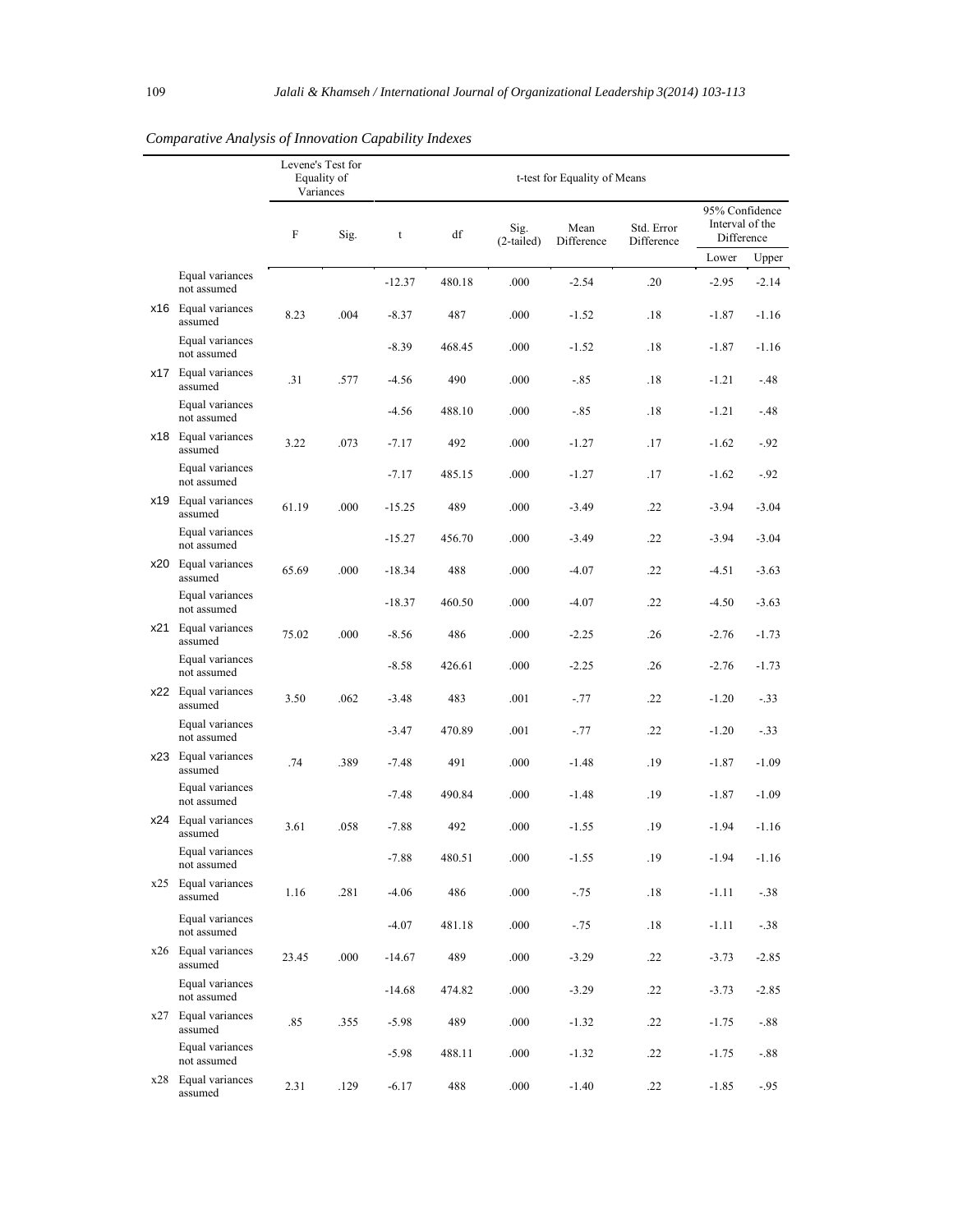|     |                                | Levene's Test for<br>Equality of<br>Variances |      | t-test for Equality of Means |        |                      |                    |                          |                                                 |         |
|-----|--------------------------------|-----------------------------------------------|------|------------------------------|--------|----------------------|--------------------|--------------------------|-------------------------------------------------|---------|
|     |                                | F                                             | Sig. | $\mathbf t$                  | df     | Sig.<br>$(2-tailed)$ | Mean<br>Difference | Std. Error<br>Difference | 95% Confidence<br>Interval of the<br>Difference |         |
|     |                                |                                               |      |                              |        |                      |                    |                          | Lower                                           | Upper   |
|     | Equal variances<br>not assumed |                                               |      | $-6.17$                      | 487.96 | .000                 | $-1.40$            | .22                      | $-1.85$                                         | $-.95$  |
| x29 | Equal variances<br>assumed     | 31.99                                         | .000 | $-18.29$                     | 487    | .000                 | $-3.94$            | .21                      | $-4.37$                                         | $-3.52$ |
|     | Equal variances<br>not assumed |                                               |      | $-18.33$                     | 472.41 | .000                 | $-3.94$            | .21                      | $-4.37$                                         | $-3.52$ |
|     | x30 Equal variances<br>assumed | 9.14                                          | .003 | $-17.22$                     | 483    | .000                 | $-3.79$            | .22                      | $-4.22$                                         | $-3.35$ |
|     | Equal variances<br>not assumed |                                               |      | $-17.26$                     | 479.46 | .000                 | $-3.79$            | .21                      | $-4.22$                                         | $-3.36$ |
|     | x31 Equal variances<br>assumed | 15.59                                         | .000 | $-19.14$                     | 486    | .000                 | $-4.22$            | .22                      | $-4.65$                                         | $-3.79$ |
|     | Equal variances<br>not assumed |                                               |      | $-19.17$                     | 478.25 | .000                 | $-4.22$            | .22                      | $-4.65$                                         | $-3.79$ |
|     | x32 Equal variances<br>assumed | 20.77                                         | .000 | $-18.74$                     | 488    | .000                 | $-4.14$            | .22                      | $-4.58$                                         | $-3.71$ |
|     | Equal variances<br>not assumed |                                               |      | $-18.76$                     | 477.53 | .000                 | $-4.14$            | .22                      | $-4.58$                                         | $-3.71$ |
| x33 | Equal variances<br>assumed     | 9.62                                          | .002 | $-1.78$                      | 489    | .075                 | $-37$              | .20                      | $-78$                                           | .03     |
|     | Equal variances<br>not assumed |                                               |      | $-1.78$                      | 478.06 | .075                 | $-37$              | .20                      | $-.78$                                          | .03     |
|     | x34 Equal variances<br>assumed | .66                                           | .416 | $-12.13$                     | 485    | .000                 | $-2.44$            | .20                      | $-2.84$                                         | $-2.04$ |
|     | Equal variances<br>not assumed |                                               |      | $-12.14$                     | 484.66 | .000                 | $-2.44$            | .20                      | $-2.84$                                         | $-2.05$ |
| x35 | Equal variances<br>assumed     | 9.09                                          | .003 | $-4.93$                      | 487    | .000                 | $-1.04$            | .21                      | $-1.45$                                         | $-.62$  |
|     | Equal variances<br>not assumed |                                               |      | $-4.93$                      | 475.39 | .000                 | $-1.04$            | .21                      | $-1.45$                                         | $-.62$  |
| x36 | Equal variances<br>assumed     | 9.30                                          | .002 | $-5.04$                      | 488    | .000                 | $-1.08$            | .21                      | $-1.50$                                         | $-.66$  |
|     | Equal variances<br>not assumed |                                               |      | $-5.05$                      | 471.75 | .000                 | $-1.08$            | .21                      | $-1.50$                                         | $-.66$  |
| x37 | Equal variances<br>assumed     | 19.87                                         | .000 | $-6.07$                      | 491    | .000                 | $-1.28$            | .21                      | $-1.69$                                         | $-86$   |
|     | Equal variances<br>not assumed |                                               |      | $-6.08$                      | 460.67 | .000                 | $-1.28$            | .21                      | $-1.69$                                         | $-86$   |
|     | x38 Equal variances<br>assumed | 9.88                                          | .002 | $-2.10$                      | 488    | .036                 | $-46$              | .21                      | -.89                                            | $-.03$  |
|     | Equal variances<br>not assumed |                                               |      | $-2.11$                      | 470.54 | .035                 | $-46$              | .21                      | $-.89$                                          | $-.03$  |
| x39 | Equal variances<br>assumed     | 6.18                                          | .013 | $-.92$                       | 487    | .356                 | $-.20$             | .22                      | $-.63$                                          | .22     |
|     | Equal variances<br>not assumed |                                               |      | $-.92$                       | 471.11 | .355                 | $-.20$             | .22                      | $-.63$                                          | .22     |
| x40 | Equal variances<br>assumed     | 27.04                                         | .000 | $-12.33$                     | 489    | .000                 | $-2.95$            | .23                      | $-3.42$                                         | $-2.48$ |
|     | Equal variances<br>not assumed |                                               |      | $-12.34$                     | 473.08 | .000                 | $-2.95$            | .23                      | $-3.41$                                         | $-2.48$ |

*Comparative Analysis of Innovation Capability Indexes*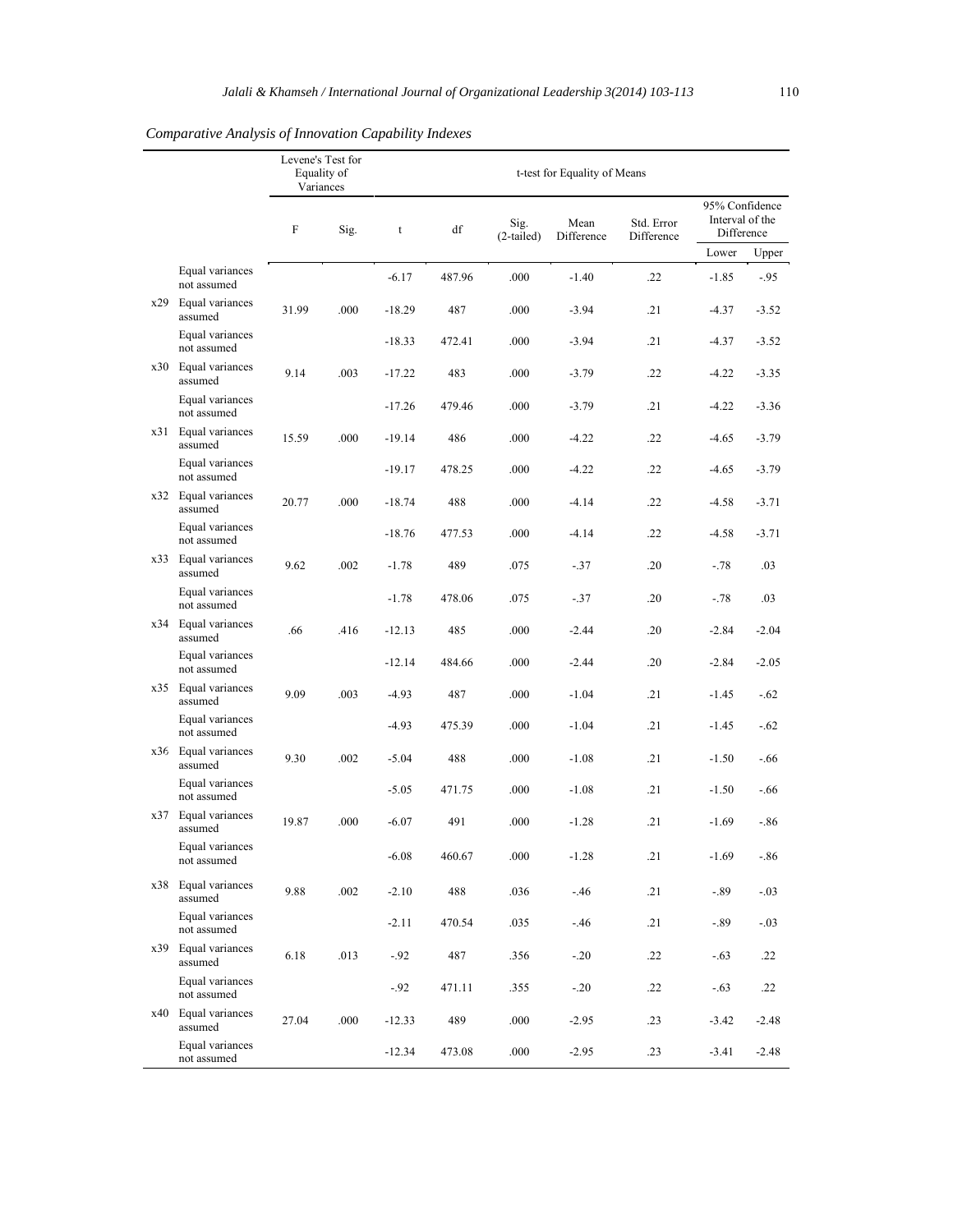As Table 3 indicates, the significance level in all cases except eighth, ninth, eleventh, and seventeenth indexes is smaller than 0.5. Therefore, the assumption of equal variances is rejected and the information contained in the second row is analyzed to measure the mean of indexes (with the exception of the eighth, ninth, eleventh, and seventeenth indexes). In all cases estimated sig is .000 and less than 0.05; hence, there is a significant difference between the existing and desired status. Also, because of the negative result of lower and higher bound in all cases except the  $39<sup>th</sup>$ , the assessment is reported unfavorable and for the  $39<sup>th</sup>$  index the situation is reported to be ordinary.

## **Results**

This study aimed to examine the gaps of innovation capability factors in ESCO. To this end, Charles Cochran formula was used to calculate 247 as sample size with 0.5 per cent margin of error. The questionnaire was developed and distributed among company experts. Then, they were analyzed as shown in Table 4. To calculate the desired level, the idea of steel industry experts was used. Cronbach's alpha was 0.94 which shows the reliability of the questionnaire.

| Position                         | Frequency | Frequency $(\% )$ | Cumulative Frequency |
|----------------------------------|-----------|-------------------|----------------------|
| Change Management Expert         | 42        | 17                | 17                   |
| Supporting Expert                | 24        | 9.7               | 26.7                 |
| Human Resources Expert           | 23        | 9.3               | 36                   |
| BSc in Health Environmental      | 22        | 8.9               | 44.9                 |
| BS in Budget                     | 23        | 9.3               | 54.3                 |
| Manufacture Expert               | 27        | 10.9              | 65.2                 |
| Sales Expert                     | 28        | 11.3              | 76.5                 |
| <b>Expert of Quality Control</b> | 30        | 12.1              | 88.7                 |
| <b>Steel Expert</b>              | 8         | 3.2               | 91.9                 |
| BS in Statistics and Accounting  | 8         | 3.2               | 95.1                 |
| Managements                      | 12        | 4.9               | 100                  |
| Sum                              | 247       | 100               |                      |

Table 4 *The Frequency of the Experts*

# **Discussion and Conclusion**

The aim of the study was to investigate the identification and comparison of structural factors of innovation capability in ESCO with desired situation. Evaluation of the innovation capability factors of ESCO compared with its desired status in industry can help companies develop innovative strategies and also can assist them to achieve organizational goals. Based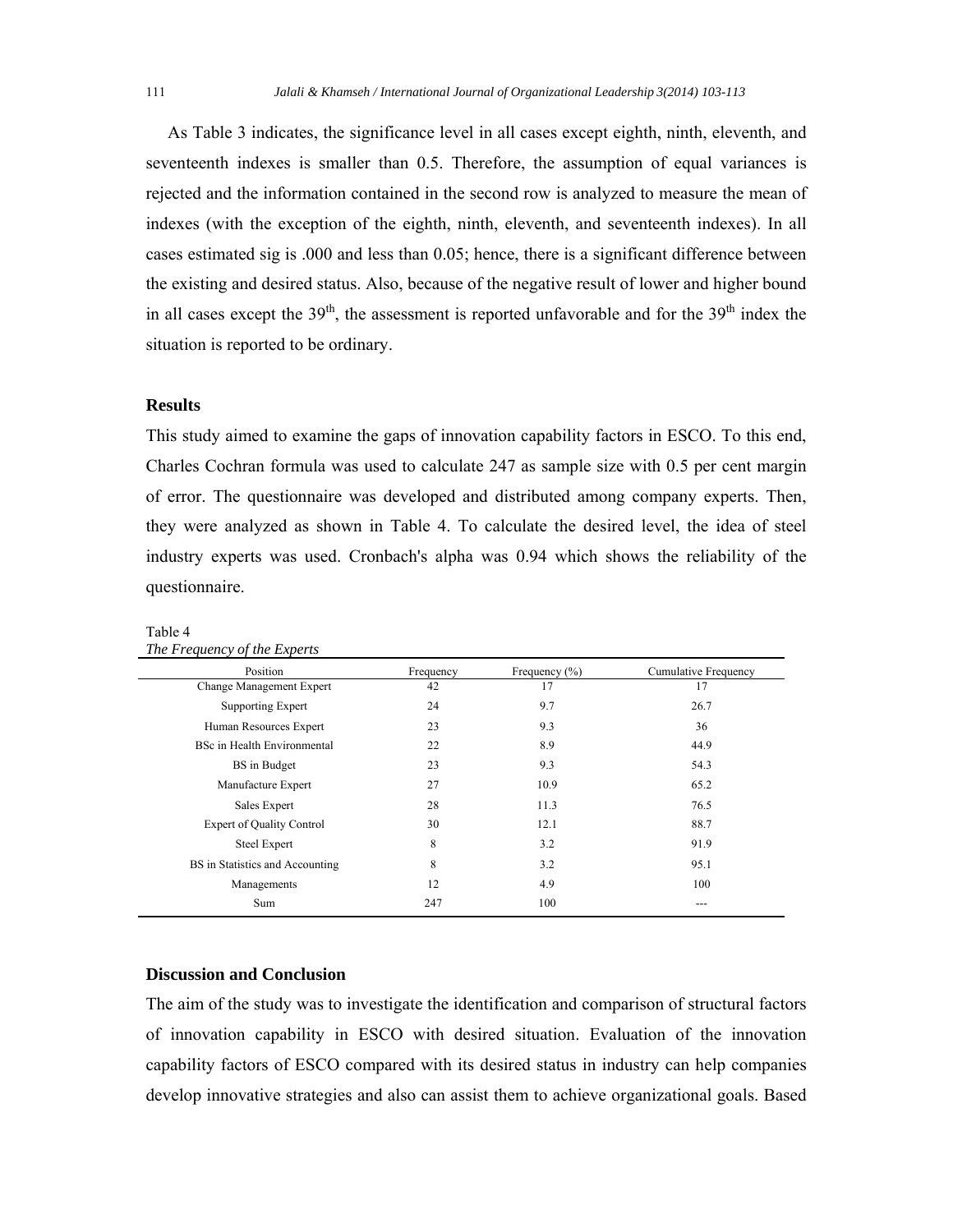on the data analysis and findings of this study, it can be concluded that existing statuses of innovation capability was unfavorable against desired statuses in ESCO and all cases except the  $39<sup>th</sup>$  were reported unfavorable.

 Based on the results of this study, applications in accordance with statuses will be provided as follows. Firstly, about the most important index in the group dimension, teamwork and problem-solving mechanisms, teaching working groups for innovation and learning problem solving mechanisms is recommended. Secondly, regarding the index of promotion and reward systems and the support of innovators, it is suggested to consider supported sources in innovators and providers of innovative ideas as promotions and bonuses. In this regard, the suggestions systems can be effective. In addition to this, for the weakness of structure, leadership and performance of managers, speed management in process of innovative ideas and delegating to the respective units is recommended. Also, indexes related to problems arising from financing, such as the resources allocated to the process of innovation, research and development budget, and dependence on other sources can be suggested in the formulation of the company's research funds. In this respect, budget of this unit can be specified. Besides, according to the results, for the weakness in the index of creativity in methods of operation, number of patents and time allocated for innovative ideas, lack of awareness of staff and the system plays an important role in this matter.

 Therefore, in conclusion, training and creating awareness in the company is recommended. Also, it is imperative to stress that establishing technology and innovation management unit should be taken into consideration.

#### **References**

- Akman, G., & Yilmaz, C. (2008). Innovation capacity, innovation strategy and market orientation: An empirical analysis in Turkish software industry. *International Journal of Innovation Management*, *12*(1), 69–111.
- Arasti, M. R., Karamipour, A., & Quraishi, B. (2009). Identifying the factors affecting the innovation capacity of enterprises: A case study of Iranian industrial automation companies. *Journal of Management Science, 4*(15), 1–30.
- Bertland, O. (2009). Effects of foreign acquisitions on R & D activity: Evidence from firm-level data for France. *Research Policy, 38*(6), 1021–1031.
- Forsman, H. (2011). Innovation capacity and innovation development in small enterprises: A comparison between the manufacturing and service sectors. *Research Policy, 40*(5), 739-750.
- Hull, C. E., & Covin, J. G. (2010). Learning capability, technological parity, and innovation mode use. *Journal of Product Innovation Management, 27*(1), 97–114.
- Khalil, T. (2000). Management of Technology: The key to competitiveness and wealth creation. USA: McGraw-Hill.
- Kroll, H., & Schiller, D. (2010). Establishing an interface between public sector applied research and the Chinese enterprise sector: Preparing for 2020. *Technovation, 30*(2), 117–129.
- Nematolahi, F. (2011). *Designing a framework of Assessment innovation in the product: A case study of mechanical products* (Unpublished MSA thesis), Tehran University, Tehran.